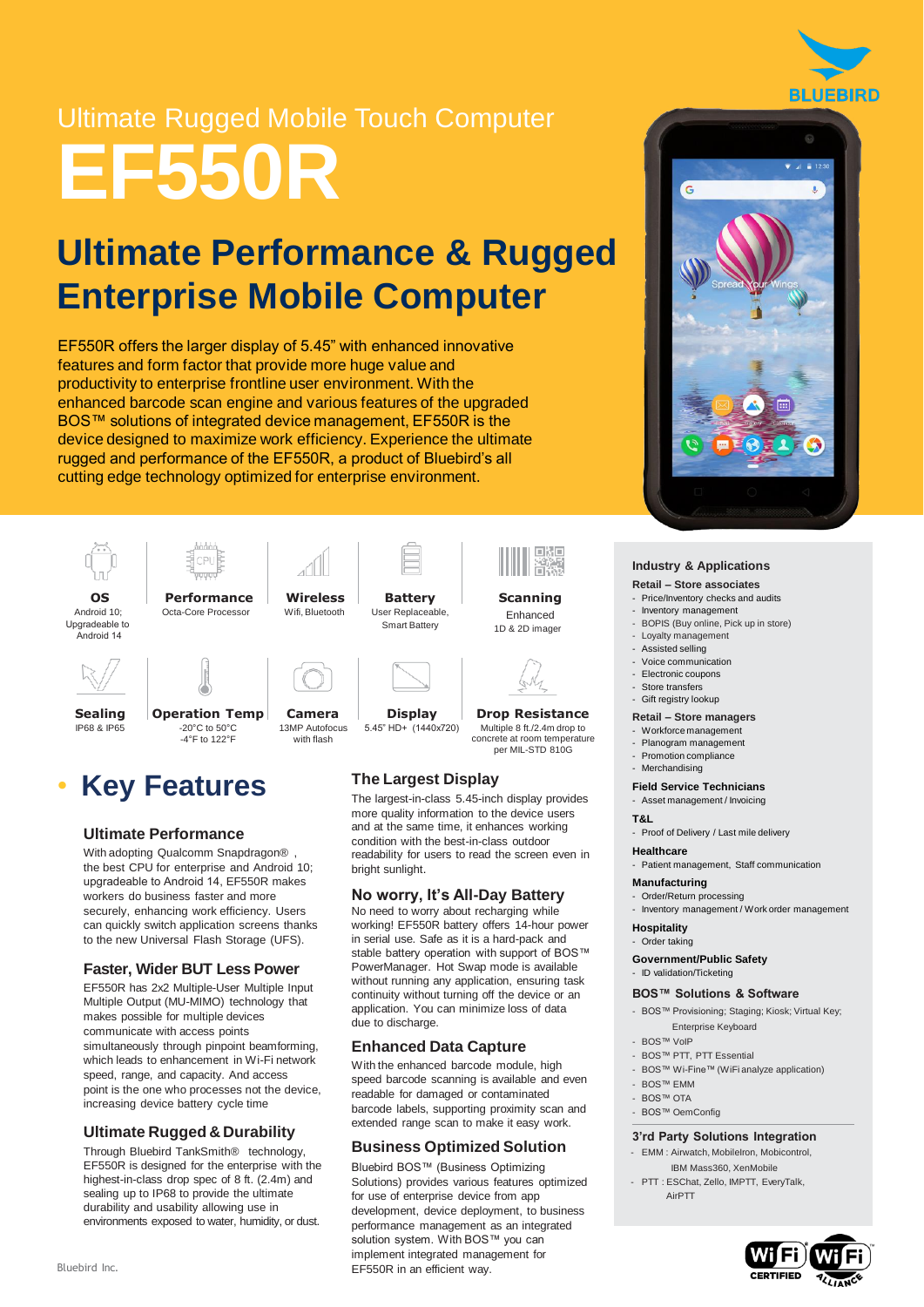

### **Specifications**

### **PERFORMANCE CHARACTERISTICS**

| CPU                 | 2.2 GHz 8x Kryo 260 Octa Core Processort ARMv8<br>(SD660)                    |
|---------------------|------------------------------------------------------------------------------|
| Operating<br>System | Android 10;<br>Upgradeable to Android 14                                     |
| Memory              | 4GB RAM / 32GB UFS Flash<br>4GB RAM / 64 or 128GB UFS Flash (Optional - TBD) |

#### **PHYSICAL CHARACTERISTICS**

| Dimensions<br>$(L \times W \times D)$ | 166.45 x 85 x 18.6 mm                                                                                                                                                                          |
|---------------------------------------|------------------------------------------------------------------------------------------------------------------------------------------------------------------------------------------------|
| Weight                                | 332g                                                                                                                                                                                           |
| <b>Display</b>                        | 5.45" HD+ (1440 x 720), TFT-IPS                                                                                                                                                                |
| Imager Window                         | Corning® Gorilla® Glass                                                                                                                                                                        |
| Touchpanel                            | Dual mode capacitive touch with<br>stylus or bare or gloved fingertip<br>input (conductive stylus sold<br>separately);<br>Fingerprint resistant anti-smudge<br>coating water droplet rejection |
| <b>Backlight</b>                      | <b>LED</b> backlight                                                                                                                                                                           |
| Power                                 | User Replaceable Battery,<br>Li-Polymer 3.85V / 4350 mAh, 16.7Wh<br>BOS™ PowerManager Station                                                                                                  |
| Hot swap                              | Support                                                                                                                                                                                        |
| Quick charging                        | Fast charging                                                                                                                                                                                  |
| <b>Expansion Slot</b>                 | MicroSD 32GB SDHC, up to 512GB SDXC                                                                                                                                                            |
| SIM / SAM                             | (WWAN SKU Only)<br><b>Hybrid Dual SIM Slot</b><br>(2 Nano SIM or 1 Nano SIM/1 Micro SD)<br>- 2'nd Nano SIM is supported by micro SD Card Slot'<br>2 SAM (Optional)                             |
| Interface                             | USB Type C Connector (USB 3.1)<br>Docking Connector (Charging)<br>Rear 10-pin Connector                                                                                                        |
| Notification                          | Audible tone; multi-color LEDs; vibration                                                                                                                                                      |
| Keypad                                | On-screen keypad and Enterprise Keyboard<br>power button; Volume up/down buttons<br>Home, Back, Menu; Dual-action side scan triggers                                                           |
| Voice and Audio                       | Dual noise-cancelling microphones; Vibrate alert;<br>High-quality speaker phone; 3.5mm headset jack<br>PTT headset support;<br>Bluetooth wireless headset support, SWB & FB audio              |
| PTT Hot Key                           | <b>Support</b><br>- Available dual-action side scan triggers                                                                                                                                   |

| * Android version is subject to change depending upon Qualcomm's roadmap.      |
|--------------------------------------------------------------------------------|
| * Please be informed that Bluebird warranty program should be purchased to get |
| Android upgrade service.                                                       |

|                               | WIRELESS WAN DATA AND VOICE COMMUNICATIONS                                                                                                                                                                                                                                       |
|-------------------------------|----------------------------------------------------------------------------------------------------------------------------------------------------------------------------------------------------------------------------------------------------------------------------------|
| Radio<br>Frequency<br>Band    | W: Worldwide<br>- LTE: $1(2100)$ , $2(1900)$ , $3/9(1800)$ , $4(1700/2100)$ ,<br>5/26/18/19(850), 7(2600), 8(900), 20(800), 28(700)<br>- WCDMA: B1, B2, B4, B5, B8, B9, B19                                                                                                      |
| <b>GPS</b>                    | (WWAN SKU only)<br>Autonomous, Concurrent GPS;<br>GLONASS; Galileo; BeiDou, and A-GPS                                                                                                                                                                                            |
| <b>WIRELESS LAN</b>           |                                                                                                                                                                                                                                                                                  |
| Radio                         | WiFi: IEEE 802.11 a/b/g/n/ac/d/h/i/r/k/v/w;<br>Wi-Fi™ certified;<br>IPv4. IPv6. 2x2 MU-MIMO<br>WWAN: IEEE 802.11 a/b/g/n/ac/d/h/i/r/k/v/w;<br>Wi-Fi™ certified;<br>IPv4, IPv6, 5GHz 2x2 MU-MIMO                                                                                  |
| Data Rates                    | 5GHz: 802.11a/n/ac - up to 866.7 Mbps<br>2.4GHz: 802.11b/g/n - up to 300 Mbps                                                                                                                                                                                                    |
| Security<br>and<br>Encryption | WEP (40 or 104 bit);<br>WPA/WPA2 Personal (TKIP and AES);<br>WPA/WPA2 Enterprise (TKIP and AES)<br>- EAP-TTLS (PAP, MSCHAP, MSCHAPv2),<br>EAP-TLS, PEAPv0-MSCHAPv2,<br>PEAPv1-EAP-GTC and LEAP.EAP-PWD<br>Data in Motion: FIPS 140-2 Level 1<br>Data at Rest: FIPS 140-2 Level 1 |
| <b>WIRELESS PAN</b>           |                                                                                                                                                                                                                                                                                  |
| <b>Bluetooth</b>              | Bluetooth v5.0, BLE Class 2                                                                                                                                                                                                                                                      |
| <b>WIRED LAN</b>              |                                                                                                                                                                                                                                                                                  |
| Ethernet                      | Support (w/ Ethernet Cradle)                                                                                                                                                                                                                                                     |